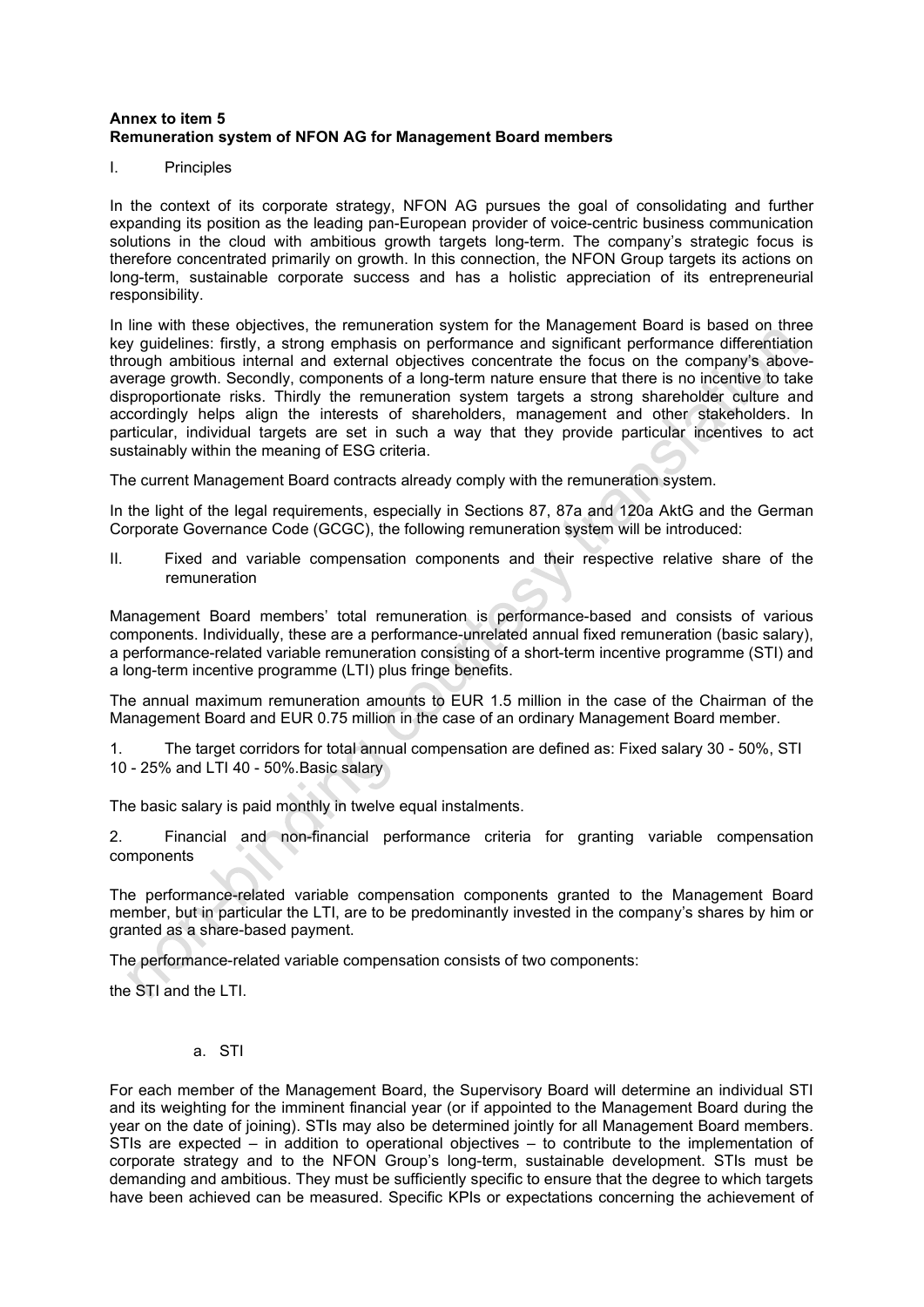targets will be set for this purpose. The Supervisory Board is to determine the extent to which the individual Management Board members' targets or targets for all Management Board members are decisive. The performance criteria to be used by the Supervisory Board as part of the annual agreement of targets may be both financial and non-financial in nature and must include at least one ESG-related performance criterion (economic, society and governance) each year unless the Supervisory Board dispenses with this on a case-by-case basis because of particular circumstances. ESG criteria may be exemplary.

- Customer satisfaction
- Employee satisfaction
- Diversity
- Risk management
- **Compliance**
- Corporate governance
- Corporate social responsibility
- Limitation of CO2 emissions/ sustainable use of resources
- Reporting and communication
- Succession planning

Key performance indicators (KPIs) of relevance to all stakeholders, such as Group earnings before interest, taxes, depreciation and amortisation (EBITDA) or consolidated revenue are currently used as a criterion for setting the STI financial performance criteria in a company of the NFON Group's maturity and stage of development.

The target figure for the STI is based on the planning for the respective financial year. Following the end of the respective remuneration year, the Supervisory Board will assess the extent to which each Management Board member has achieved his targets. Achievement of targets must be verifiable in terms of both justification and amount. To give the Supervisory Board the option of taking sufficient account of extraordinary developments, the amount paid under the STI will range between 0% and 150% of the target amount. 150% of the target amount will be paid if the budgeted figure is exceeded by 50% or more. If the degree to which targets are achieved falls between the minimum and maximum figures, a corresponding amount within the range will be paid. The variable compensation may therefore be retained in justified cases.

The target parameters defined by the Supervisory Board for the STI for the imminent financial year may not be amended retrospectively.

The STI will be paid in each subsequent year after completion of the annual financial statements and confirmation thereof by the Supervisory Board.

These target parameters, supplemented by individual targets are also applied to majority of senior employees to ensure that the target system is uniform and consistent throughout the Group in this respect.

Since the STIs tie in with the trend in revenue and earnings, they play a crucial role in supporting the short and medium-term growth strategy both with regard to the target growth in size and earnings. The STIs therefore make a material contribution to implementing corporate strategy by ensuring that the interests of Management Board members run parallel with the company's short and medium-term strategy.

## b. LTIs

Management Board remuneration also contains an LTI component to focus the Management Board remuneration structure more closely on long-term, sustainable corporate development. The LTI consists of share options from the company's share option programme 2018 (SOP 2018) or the share option programme 2021 (SOP 2021) presented to the Annual General Meeting for resolution. SOPSOP 2018 and SOP2021 include the following key parameters:

- Vesting period for options from the programme: four years
- Term from allocation: ten years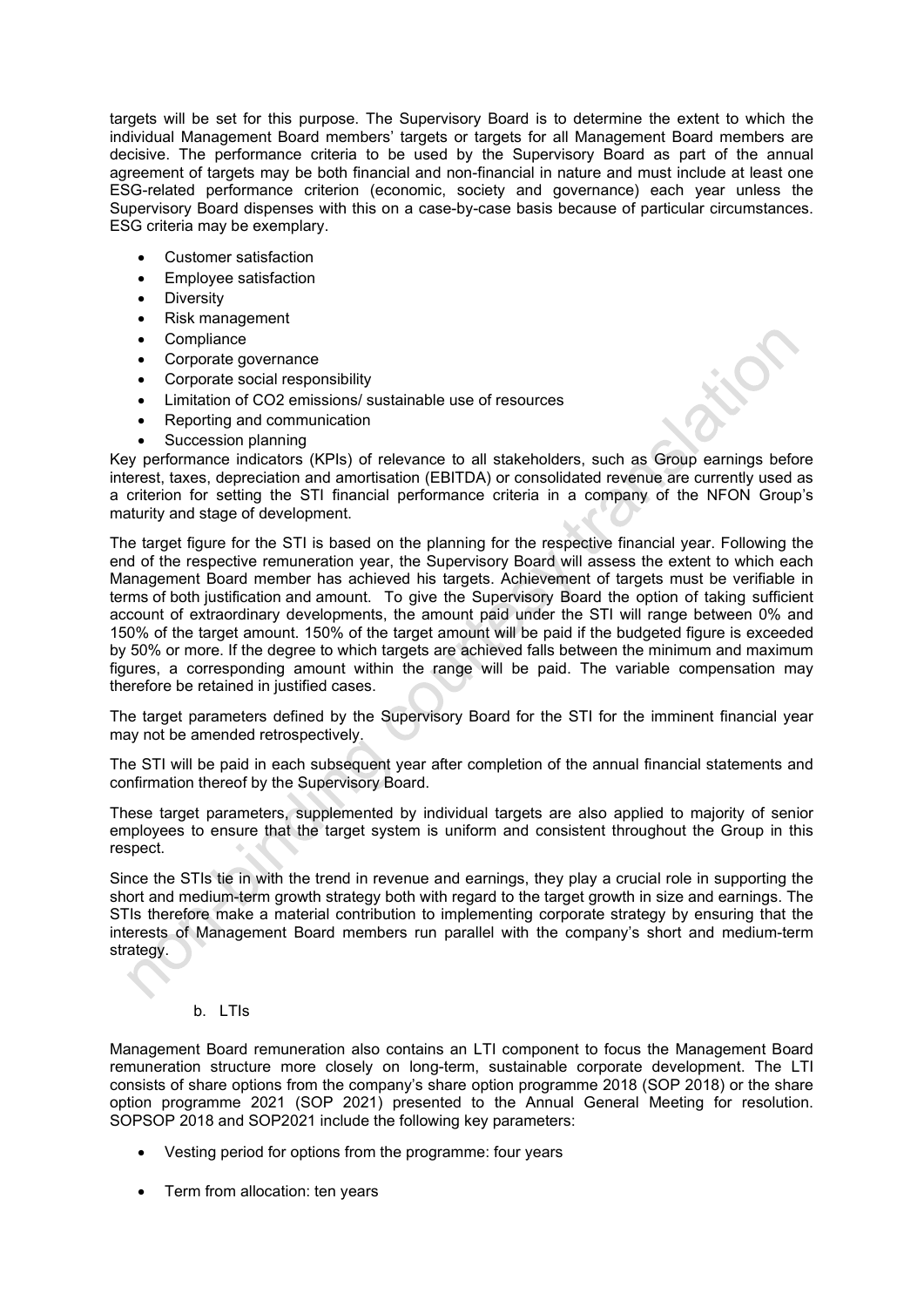- Exercise price: the arithmetic mean of closing prices for the company's shares in Xetra trading (or a comparable successor system) on the Frankfurt Stock Exchange in the last ten trading days before the day on which the respective share options are allocated.
- Achievement of the performance target (SOP 2018): growth in revenue according to the consolidated financial statements in the financial year the share options were allocated of 20% compared with revenue in the financial year prior to allocation.

- Achievement of the performance target (SOP 2021): For each quarter of the stock options granted to a beneficiary, a separate performance target applies, which is linked to revenue growth in the year in which the stock options are issued or in the three subsequent years. Accordingly, in order to achieve the performance target for one quarter of the stock options, the organic growth in recurring revenues according to the consolidated financial statements in the year in which the stock options are granted or in the three subsequent years must be at least 20% in each case compared with the previous year. If the stock options are granted in 2021, growth in recurring revenue according to the consolidated financial statements of at least 15% in 2021 compared to 2020 is sufficient for the performance target of the first quarter of the stock options.

Ordinary members of the Management Board receive share options for up to 0.5% of the respective share capital. The CEO is allocated share options for up to 1.25% of the respective share capital.

The exercise gain is limited in the context of the LTI. It is capped at 1.5 times the respective annual basic salary achieved by the Management Board member or, if the Management Board member has resigned, at the simulated annual basic salary he last achieved. All basic salaries received or simulated are aggregated to calculate the cap.

Achievement of the LTI is linked to achievement of the performance targets specified in the SOP 2018 and the SOP 2021, which were or are themselves the subject of resolutions by the Annual General Meeting. The Supervisory Board had proposed the performance target to the Annual General Meeting 2018 since, the revenue growth figure seemed the most appropriate for a rapidly expanding, recently listed company. The capital markets, in particular, rate an expanding company primarily by its revenue growth and only secondly by variables such as EBITDA, ROCE or similar. The 2021 SOP will again be based on revenue development, but in terms of recurring revenue.

The LTI also makes a significant contribution to promoting the company's strategy.

c. Fringe benefits or other compensation components

In addition to the basic salary, Management Board members receive fringe benefits in the form of noncash benefits; these mainly consist of subsidies for statutory or private pension or medical insurance and use of a company car for business and private purposes.

In exceptional cases, the Supervisory Board may decide, at its discretion, to grant a special bonus for outstanding performance or outstanding commitment or if and in so far as the Management Board member achieved a particular advantage for the company through his work. Management Board members have no entitlement to the grant of this special bonus.

In addition to the emoluments, there is a financial loss liability insurance policy (known as a D&O policy) plus a D&O legal insurance policy whereby an excess of 10% of the loss or of one and a half times the fixed annual remuneration is agreed in the context of the D&O policy.

3. Company's options for reclaiming variable compensation components

The remuneration system does not provide for the option of reclaiming variable compensation components, as this does not seem expedient or justifiable in view of the absolute level of Management Board remuneration.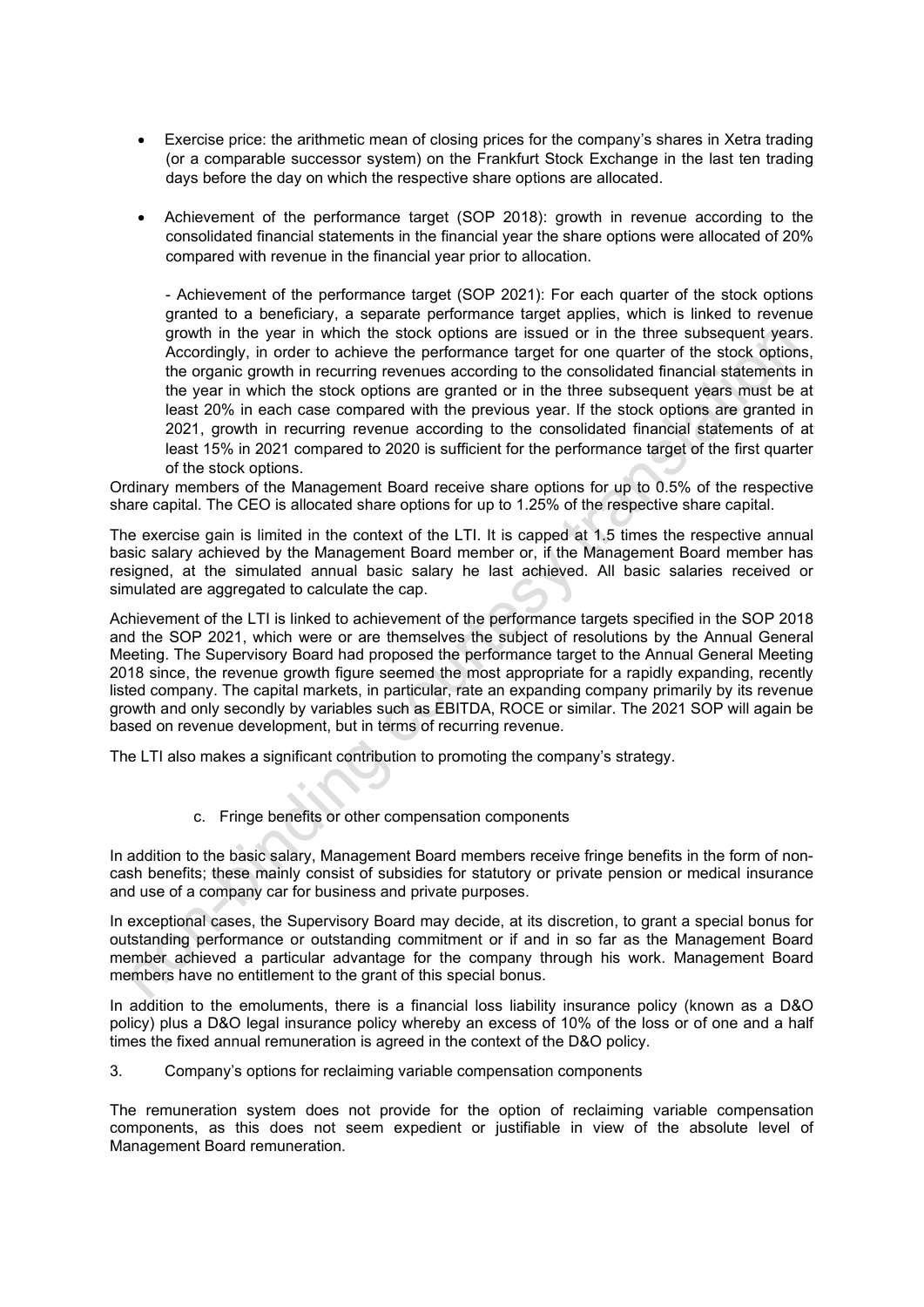The total remuneration is capped in compliance with the recommendation of the German Corporate Governance Code (GCGC). By determining a cap for the STI and LTI, the amount of both variable compensation components is limited.

4. Terms and the preconditions for terminating the Management Board contracts of employment including the respective notice periods and possible commitments from severance payments

In principle, Management Board contracts run for three years. They provide for a compensation payment in the event of members' work for the Management Board being terminated prematurely at the request of the company without good cause. This is limited to a maximum of one year's fixed salary including fringe benefits (severance cap) and will not cover more than the remaining term of the contract of employment.

In the event of a Management Board contract being ended, outstanding variable compensation components attributable to the period up to the contract being terminated will be paid in accordance with the originally agreed targets (assuming 100% target achievement) and comparison parameters and according to the due dates or holding periods specified in the contract.

In the event of a change of control at the company, the Management Board contracts for both contracting parties may provide for the right to terminate the contract of employment subject to compliance with a notice period. A change of control would exist if at least 50.1% of the share capital is combined under the control of one shareholder. The Management Board contracts can provide for a severance payment in this case which must, however, be limited to the total remuneration including fringe benefits owed for the remaining term.

The Management Board contracts may also provide for the fact that a possible compensation payment will be taken into account if the Management Board member has made use of his right to give notice in the event of a change of control.

5. Taking account of employees' remuneration and employment conditions when determining the remuneration system

For the development of the Management Board's remuneration, the Supervisory Board takes the internal comparison of the remuneration and employment conditions of the top management tier, the CxO and Vice Presidents, and the total work force employed by the NFON Group in Germany into consideration (vertical comparison). This involves comparing the Management Board's remuneration with the remuneration plus fringe benefits of the groups of people mentioned. The Management Board's remuneration is also compared with the total work force including comparable companies if the information is available.

In the event of significant shifts in the relationships between the remuneration paid to the Management Board and the peer groups, the Supervisory Board will examine the causes and, if there are not any objective reasons for these shifts, will adjust the Management Board's remuneration if necessary.

6. Procedures for determining, implementing and reviewing the remuneration system

The amount of the Management Board's remuneration and the key elements of their contracts of employment will be decided by the Supervisory Board of NFON AG and reviewed at regular intervals. Their remuneration should be attractive compared with the company's competitors and therefore provide the opportunity to attract highly qualified Management Board members and ensure that they remain with the company long-term.

The Supervisory Board carries out a comprehensive review of the remuneration system for the Management Board based on all relevant information and with the particular aim of determining whether the total remuneration paid to Management Board members is appropriate to the tasks of the respective Management Board member, his personal performance and the economic situation and performance of the company – taking account of the peer group – and is not higher than the customary remuneration unless there are exceptional reasons for this (horizontal comparison).

Remuneration must be such that it is competitive in national and European terms and therefore provides an incentive for committed and successful work. The Supervisory Board reviews the appropriateness of the Management Board's remuneration at regular intervals and may make use of an external remuneration expert who is independent of the Management Board and Supervisory